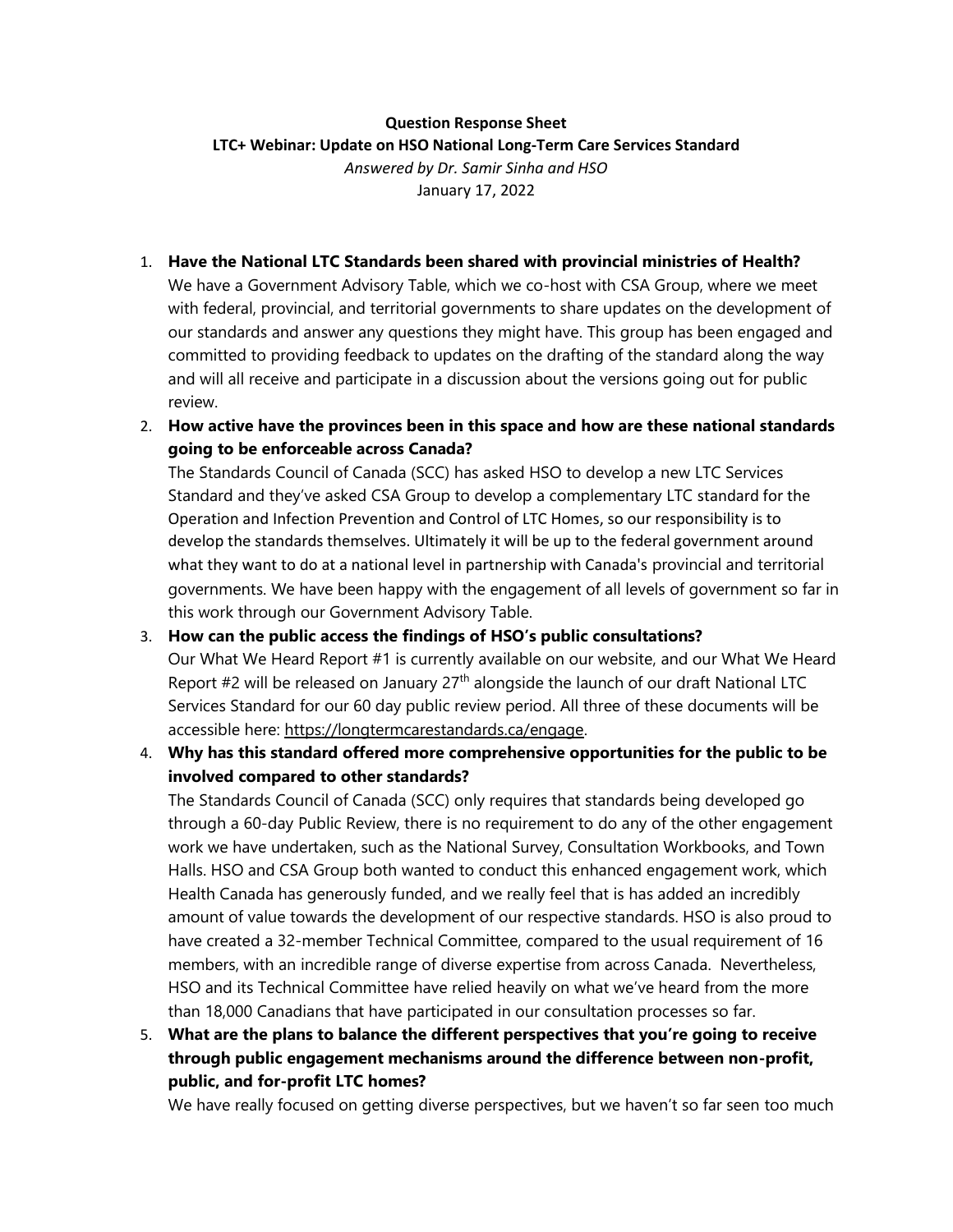of a difference between the perspectives of residents, families, and staff of LTC homes based on their ownership or 'profit' status when it comes to advising what high quality care and work environments need to have to be successful. Ultimately we are looking at what highquality care looks like and how to achieve it regardless of ownership.

- 6. **What has been done to increase participation in Quebec and among francophones?**  Quebec has been doing a lot to respond to issues in LTC throughout the pandemic, but there is also a political discourse related to not necessarily wanting or seeing the need for national standards. Nevertheless, Quebec requires that 100% of their homes participate in an accreditation process and 96% use the current HSO LTC Services Standard, so we know that there is already familiarity with HSO's Standards in LTC in Quebec. We have also had great representation on our Technical Committee from Quebec, and have made sure we had a focused Town Hall for Quebec, and another Town Hall for francophone peoples throughout Canada. We have found a huge amount of commonality across the country in terms of what people want LTC to look like, and are glad that people from Quebec have remained actively engaged in the development of our new National LTC Services Standard..
- 7. **Have you seen any emerging themes or ideas that focus on long-term care within an acute care building?**

Long-term services are traditionally provided in long-term care homes, but they can also be provided in retirement homes or hospitals, or in people's own homes. Our mandate is to look at long-term care services being provided in long-term care homes, but much of what we talk about could be broadly applicable to long-term care being provided in hospital-based settings, retirement home settings, or home and community care settings.

8. **How does the LTC Services standard relate to the national standards announced by the federal government?** 

Our current process is the process by which National Standards of Canada are developed, and as far as we are aware HSO and CSA Group are the only two groups officially developing the new National Standards of Canada for LTC. . The new National LTC Services Standard will be further included in Accreditation Canada's Qmentum accreditation program which is used by to accredit the 68% of Canada's LTC homes that are currently working with Accreditation Canada. What we're hoping is that by working in partnership with federal, provincial, and territorial governments they might work further towards aligning their existing policies and regulations with the implementation of the new standard.

9. **How does the LTC Services standard relate to standards used in acute care and how does the standard address needing a more home-like and not institutional environment in LTC?**

We have really focused our work on what care needs to look like in an LTC home, and whether existing standards we have that are focused on acute care settings are in-line with providing LTC in acute care settings.

10. **Are there any recommendations for access to allied health professional services? E.g., physio, audiologists, speech therapists, etc.** 

The proposed new LTC Services Standard includes a section on "Coordinating Care and Integrated Services" that speaks to access to services that the LTC homes provide themselves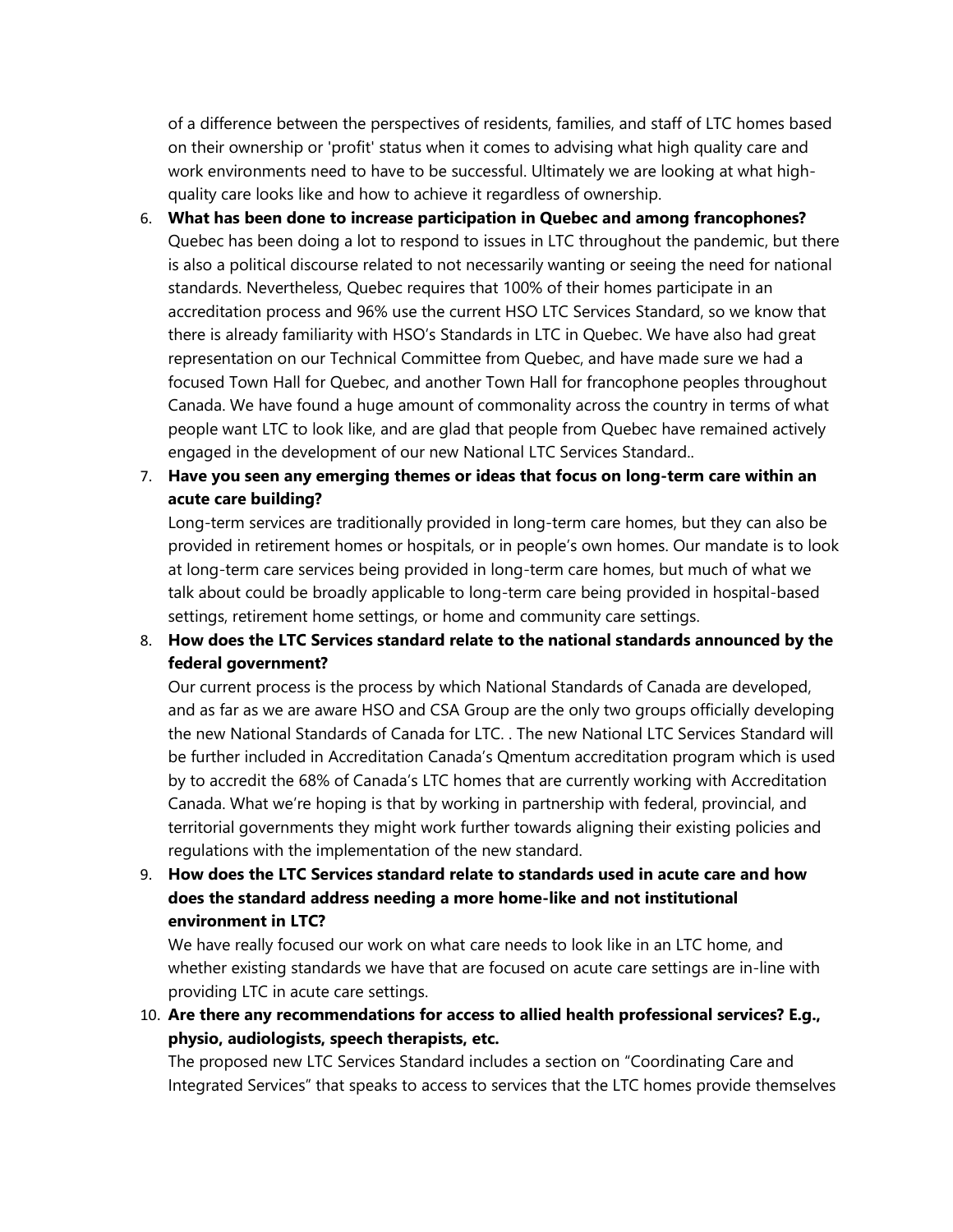and coordinates with others to provide to ensure residents have appropriate access to the services they need within and beyond their homes.

11. **The "What we heard Report #1" said, "many survey respondents felt that abolishing for-profit long-term care was the most important issue to address within LTC." I did not hear "for-profit" mentioned today. Will this problem be addressed by the Standard to be released this month?** 

The proposed new LTC Services Standard is applicable to all LTC homes, regardless of their ownership or "profit" status. The funding of LTC homes is outside the scope of this standard but within the jurisdiction of provincial and territorial governments and federal government divisions that oversee the provision of LTC services. The standard does, however, mention that addressing challenges related to funding, legislation, ownership and other areas will help enable the successful implementation of the proposed new LTC Services Standard.

12. **Will these standards replace the present standards as they are finalized or it depend on provincial government to implement them?** 

The proposed new LTC Services Standard will be included in Accreditation Canada (AC)'s Qmentum accreditation program which is being used to accredit 68% of Canada's LTC homes. There are other ways to implement the standard and both HSO and AC looks forward to engaging with all the relevant government and non-governmental stakeholders to determine the best and most impactful ways to improve the health and well-being of LTC residents and workers across Canada.

13. **We need a discussion on well-being and what residents feel that means to them. e.g. In most jurisdictions residents in LTC are not able to help with meal preparation or help with laundry if they want to. Maybe smaller is more home-like, or the ability to give back or the ability to do what they would have done in their own home if they were able to stay there. Recreation is not the only way to enjoy life. Feeling useful is also very important. How was well-being addressed in the standard?**

The proposed new LTC Services Standard contains criteria that explicitly focus on resident well-being, including engaging residents in their own care as much as possible and facilitating activities that foster a sense of purpose and quality of life for residents.

14. **How did provincial standards resolve the federal Charter breaches resulting from dementia units in LTC? Covid has demonstrated the problems with confinement and LTC policies such as mandatory transfers for indeterminate lengths of imprisonment for residents over many years.**

The proposed new LTC Services Standard does focus on the importance of respecting resident rights in line with established laws and the charter of rights that support all Canadians.

15. **Resident centred and person centred care are terms that have been used for decades without noted improvement in LTC. Have you reviewed information about emotionbased care models such as the Butterfly, GreenHouse, Hogewey or Eden care and design models in order to incorporate these concepts within the standards? Will you make on-site visits to some of these de-institutionalized models?** 

During the forthcoming public review process we will be gathering additional feedback from the public to help inform not only the criteria, but also the guidelines that are being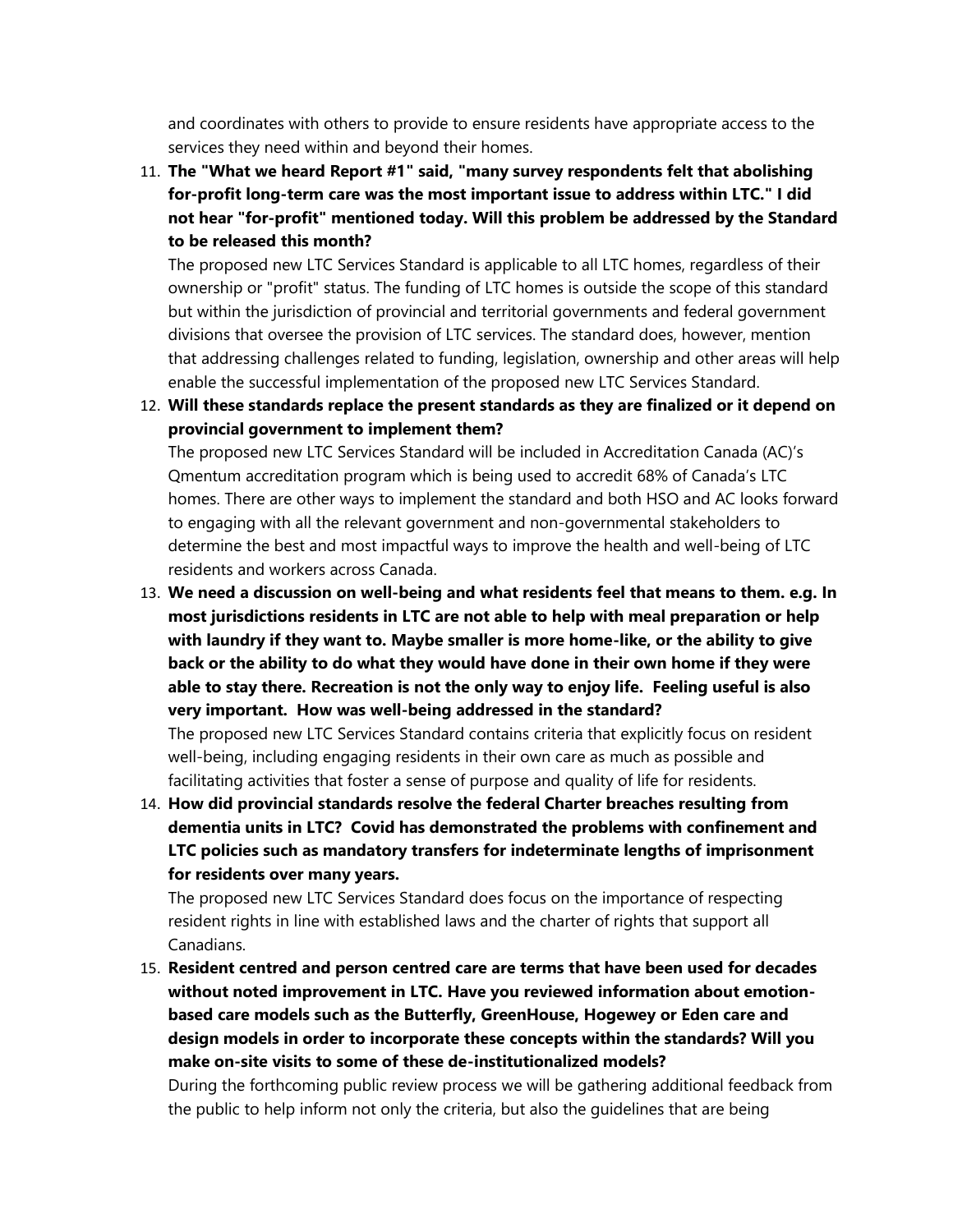developed for each criteria. These guidelines will include examples of models, evidence and protocols, etc. that an LTC home could use to fulfill the criteria, including emotion-based care models such as those mentioned.

16. **Related to Pat's comment, would the term relationship-centred help to move us into that team-engaged (inclusive of resident and family) and high trust culture we are all looking for?**

The proposed new LTC Services Standard contains criteria that explicitly mention including residents and their designated support persons in the care of a resident as much as is possible according to the wishes of a resident.

17. **What differences have you seen in feedback on the basis of the funding nature of the home (profit, non profit, public)?**

When gathering feedback we do not ask for the profit status of the LTC home where the person providing feedback lives or works. The proposed new LTC Services Standard has been developed to be applicable to all LTC homes regardless of their ownership or profit status.

18. **Curious about the needs for resident engagement? When/how will HSO invite the homes and residents to engage? Will this work be done in person?**

Over 350 individual residents have participated in our consultations to date. HSO is further planning to engage an additional 150 residents in person in order to ensure we hear directly from residents for whom the previous consultation process may not have worked well for. Our further engagement process will also be more targeted to ensure we hear from residents with unique perspectives that the Technical Committee would like to ensure it has a better understanding of their views. The exact nature of this next phase of resident engagement is in the early planning stages and its timing will depend on how the pandemic and COVID-19 LTC protocols that could allow this future level of engagement evolve.

- 19. **If not already done, connecting with Family Councils Ontario (FCO) may facilitate improved resident engagement in your processes over the next few months.** We have engaged with Family Councils Ontario throughout this process and as a result have been able to gather feedback from thousands of family caregivers in their network and beyond. We appreciate all the work they have been doing and their engagement on this project.
- 20. **There are 2 accrediting organizations available in Canada. How was CARF involved in the standards development?**

Accreditation Canada, who accredit 68% of Canada's LTC homes, recognize and only use HSO Standards. CARF as we understand does not use the HSO Standard in its accreditation work in Canada. CARF like any other organization has been welcome and able to engage in the development of the proposed new LTC Services Standard including the forthcoming public review process.

21. **I strongly support involvement of resident and family councils. The people who are taking care of their loved ones in LTC are exactly the people who know what is happening in a facility - what is right and good, and what is lacking. "inspectors" who come in for a day to "inspect" a facility cannot do much of a real evaluation.** We agree, and have strived to include both residents and families as much as possible in this work for this very reason. Over a quarter of our Technical Committee members are residents or family